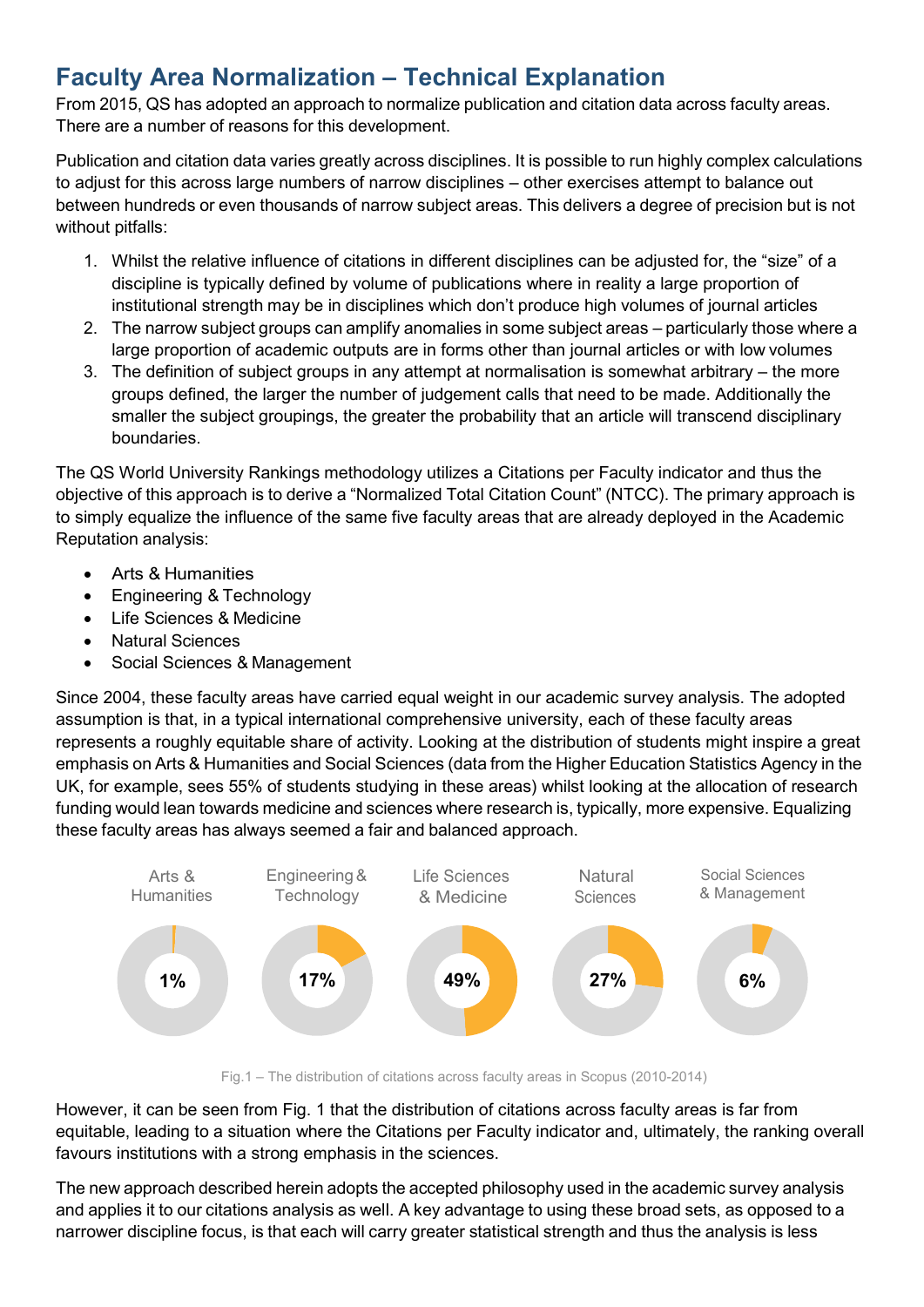vulnerable to distortions which have been known to radically affect the fortunes of individual institutions in other analyses based on very small numbers of publications. Indeed, a key reason why QS feels in a position to implement this model from 2015 is due to the growth in the coverage of Arts & Humanities and Social Sciences in the Scopus database over the past few years. The six year citation window for Arts & Humanities now features over 500,000 citations.

The central intention of this new model, is to equalize the influence of the five faculty areas on the overall outcome of the citations per faculty measure – essentially weighting citations so that each area contributes 20% to the final indicator.

However, given that such a model places greater emphasis on areas where more is published in languages other than English and in forms other than journal articles, we are applying a sliding scale weight adjustment in Arts & Humanities and Social Sciences & Management based on mean productivity levels in those areas for the country where the institution is based.

$$
NTCC \equiv \frac{n}{n_{fa}} \sum_{f=1}^{5} C_f w_f a_f
$$

 $n =$  total citation count prior to normalization

 $n_{fa}$  = sum of total citation count across the five faculty areas (typically greater than *n* since some articles are classified in more than one faculty area)

 $C_f$  = count of citations for the given faculty area for the subject institution

 $w_f$  = weighting factor for the given faculty area

 $a_f$  = weighting adjustment for given faculty area

f = current faculty area, which can be one of  $ah$  = Arts & Humanities;  $et$  = Engineering & Technology;  $ls$  = Life Sciences & Medicine;  $ns$  = Natural Sciences;  $ss$  = Social Sciences & Management

$$
w_f \equiv \frac{n_{fa}}{5x_f}
$$

 $x_f$  = global count of citations for the given faculty area

$$
a_{ah,ss} \equiv \frac{r_f - r_{fmin}}{1 - r_{fmin}}
$$

 $r_f$  = ratio of a country's papers in the faculty area to the most productive country in the faculty area, in relative terms

 $r_{f,min}$  = the lowest value of  $r_f$  across all countries

$$
r_{ah,ss} \equiv \bm{m} \cdot \frac{p_f}{p_{f \max}} |1\rangle^{\dagger}
$$

$$
a_{et,ls,ns} \equiv \frac{5 - (a_{ah} + a_{ss})}{3}
$$

 $p_f$  = mean proportion of papers from the faculty area for the institution's home country (e.g. in the US 3.69% of papers are attributable to Arts & Humanities and 12.14% to Social Sciences; by contrast, in China, 0.52% are attributable to Arts & Humanities and 4.45% to Social Sciences)

<sup>†</sup> This weighting needs to accommodate specialised institutions in the faculty area to avoid the circumstance where a specialist institution in Economics, in a country where the broader community has lower Scopus counts for Social Sciences, is not disadvantaged. For example, output in Russia is low in Arts & Humanities and Social Sciences and as a result the adjustments in those areas for a typical Russian university will be substantial, but MGIMO, which is an institution focused in those areas will be exempt from the sliding scale adjustment.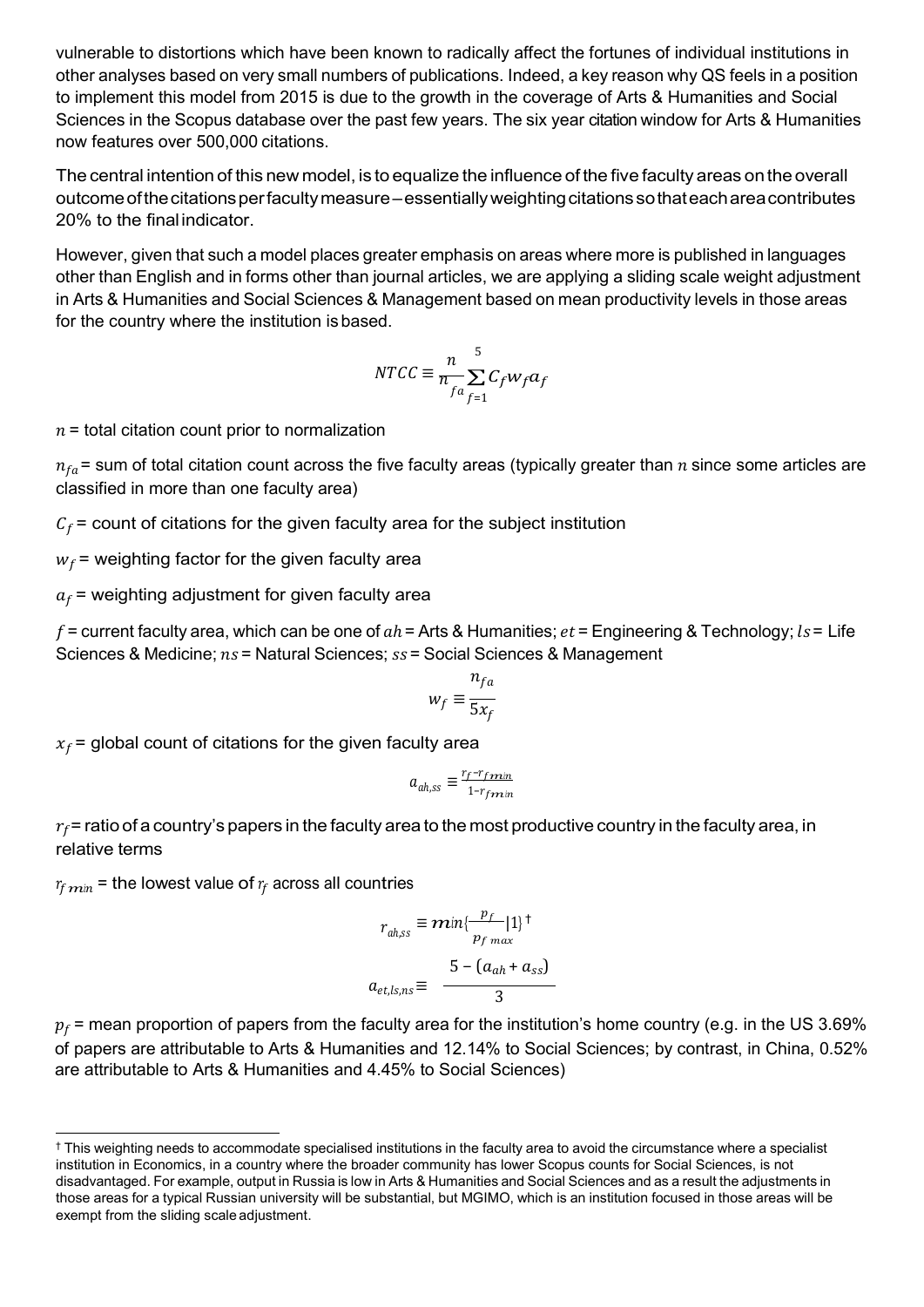$p_{fmax}$ = the maximum value of  $p_f$  where the paper count in that faculty area for the given country exceeds the global average (e.g. for Arts & Humanities in 2015 this is South Africa, where  $p_f$  = 6.04% and where the paper count is in the region of 5,400 against a global average of 3,400; for Social Sciences  $p_{fmax}$  is also South Africa where  $p_f = 21.58.76\%)$ 

## EXAMPLE

 $n = 44,900,880$ 

This is a worked example based on a well-known UK university using real 2015 data. The institution in question is comprehensive with recognised strengths in Social Sciences and Humanities. The institution accrued 54,586 citations prior to normalization.

| $n_{fa}$<br>$\equiv$    | 52,497,999 |           |            |            |               |
|-------------------------|------------|-----------|------------|------------|---------------|
|                         | ah         | $\it{et}$ | ls         | ns         | $\mathit{SS}$ |
| $C_f$                   | 1,905      | 12,515    | 26,764     | 20,263     | 8,069         |
| $x_f$                   | 581,786    | 9,959,717 | 25,156,050 | 13,309,271 | 3,491,175     |
| $W_f$                   | 18.05      | 1.05      | 0.42       | 0.79       | 3.01          |
| $r_f$                   | 96.0%      |           |            |            | 81.0%         |
| $r_{f\boldsymbol{m}$ in | 3.0%       |           |            |            | 10.0%         |
| $a_f$                   | 95.9%      | 108.4%    | 108.4%     | 108.4%     | 78.9%         |
| $p_f$                   | 5.80%      | 20.25%    | 35.92%     | 20.57%     | 17.46%        |
| $p_{f \, max}$          | 6.04%      |           |            |            | 21.58%        |
| $C_f w_f a_f$           | 32,962     | 14,303    | 12,110     | 17,330     | 19,144        |

$$
NTCC \equiv \frac{n}{n_{fa}} \sum_{f=1}^{5} C_f w_f a_f
$$

 $NTCC \equiv 0.86 (32,962 + 14,303 + 12,110 + 17,330 + 19,144)$ 

 $NTCC \equiv 81,979$